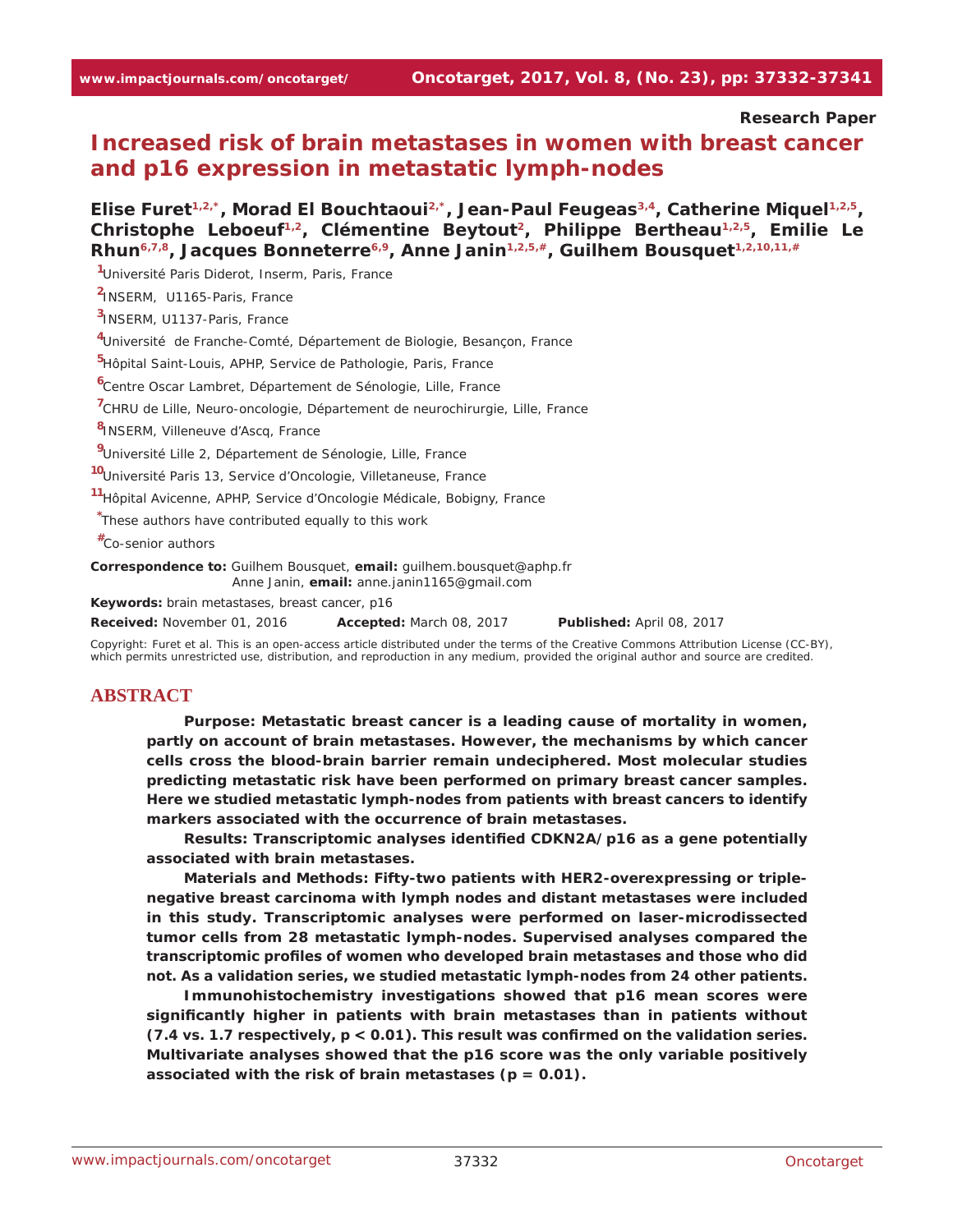**With the same threshold of 5 for p16 scores using a Cox model, overall survival was shorter in women with a p16 score over 5 in both series.**

**Conclusions: The risk of brain metastases in women with HER2-overexpressing or triple-negative breast cancer could be better assessed by studying p16 protein expression on surgically removed axillary lymph-nodes.**

# **INTRODUCTION**

Metastatic breast cancer is a leading cause of mortality in women, with a survival from 8.8 to 34.4 months [1], depending on metastasis distribution and histological sub-type. Brain metastases are associated with the poorest survival (median under 15 months) [2]. They occur in the progression of 15 to 40% of metastatic breast cancers. A high incidence of brain metastases is associated with HER2 and triple-negative subtypes [3, 4].

There is inadequate transfer of chemotherapeutic agents through the blood-brain barrier, while cancer cells are able to cross it and to invade the brain. Surgical access to brain metastases is also difficult, and very few studies have been performed on metastatic samples. Most molecular studies predicting metastatic risk (including brain metastatic risk) have been performed on primary breast cancer samples [5–9], and characterize the molecular signature of majority clones within the primary tumor. But primary breast cancers are heterogeneous [10, 11], and metastases derive from selected aggressive clones that have acquired resistance to first line treatment [12]. These clones, which may be a minority in the primary tumor [13], are precisely those on which genomic analyses need to be performed to guide targeted therapies.

This study was performed on laser-microdissected tumor cells from metastatic lymph-nodes from patients with metastatic triple-negative or HER2 breast cancer. Clinical follow-up enabled us to compare molecular results in women who developed brain metastases and in those who did not. Our aim was to identify biomarkers associated with the occurrence of brain metastases over a median follow-up of 2 years.

# **RESULTS**

# **Characteristics of the 28 patients with transcriptomic analyses of laser-microdissected metastatic lymph-nodes**

Among the 28 patients with metastatic HER2 or triple-negative breast cancer (Supplementary Figure 1 for patient selection), 15 had brain metastases, and 13 did not (Table 1). The 28 metastatic lymph-node samples were all imagery-guided pre-treatment biopsies of one axillary or one supra-clavicular lymph-node per patient, obtained at the time of localized disease or metastatic relapse (Supplementary Table 1). All biopsies were performed with a 16-gauge needle providing samples with a mean length

of 13.11 mm ( $\pm$  1.52 mm), mean width 1.11 mm ( $\pm$  0.10 mm), and mean surface area  $14.65$  mm<sup>2</sup> ( $\pm$  1.78 mm<sup>2</sup>). Each metastatic lymph-node was laser-microdissected to specifically select a minimum number of 1000 tumor cells, with a mean surface area of 59.9mm² (35.0 to 79.9 mm²). After RNA extraction, all samples were of good quality, enabling transcriptomic analyses, since the mean RNA integrity number was 8.6 (range 7–10).

From diagnosis of metastatic disease, median survival was significantly shorter for the 15 women with brain metastases (22.7 months *vs*. 34.4 months,  $p < 0.01$ ).

For the sub-group with triple negative breast cancer, median survival was not significantly different for women with and without brain metastases (15.8 *vs*. 17.9 months). For the sub-group with HER2-overexpressing breast cancer, median survival was significantly shorter for women with brain metastases (42.0 vs. 72.7 months,  $p < 0.01$ ).

From the moment metastases were diagnosed in the brain, the median survival was very short, only 4.2 months, ranging from 0.3 to 23.4 months.

# *CDKN2A/p16* **gene expression in metastatic lymph-nodes of women with brain metastases**

Transcriptomic analyses were performed on lasermicrodissected tumor cells from metastatic lymph-nodes of the 28 women with HER2 or triple-negative breast cancer. Multivariate analysis was carried out to compare data from women with brain metastases and those without. Table 2 shows the genes with the greatest fold changes between the two groups, and corresponding p-values adjusted for other metastatic localizations. *CDKN2A*, also called *p16ink4a*, evidenced a fold change of 2, the highest value (at the top of Table 2).

Using RT-qPCR on all 28 metastatic lymph-nodes, we confirmed that *CDKN2A* mRNAs was significantly more expressed in women who developed brain metastases than in women who did not (RQ = 4.3 for *CDKN2A*,  $p < 0.01$ , Supplementary Figure 2).

We checked whether the association between *CDKN2A* expression in metastatic lymph-nodes and the risk of brain metastases could also be found in primary breast cancers. Available data from previously published studies were pooled and analyzed (Supplementary Table 2, and Supplementary Excel Files 1 and 2), but the data did not show any association between *CDKN2A* expression level in primary breast cancers and the risk of brain metastases ( $p = 0.16$ ).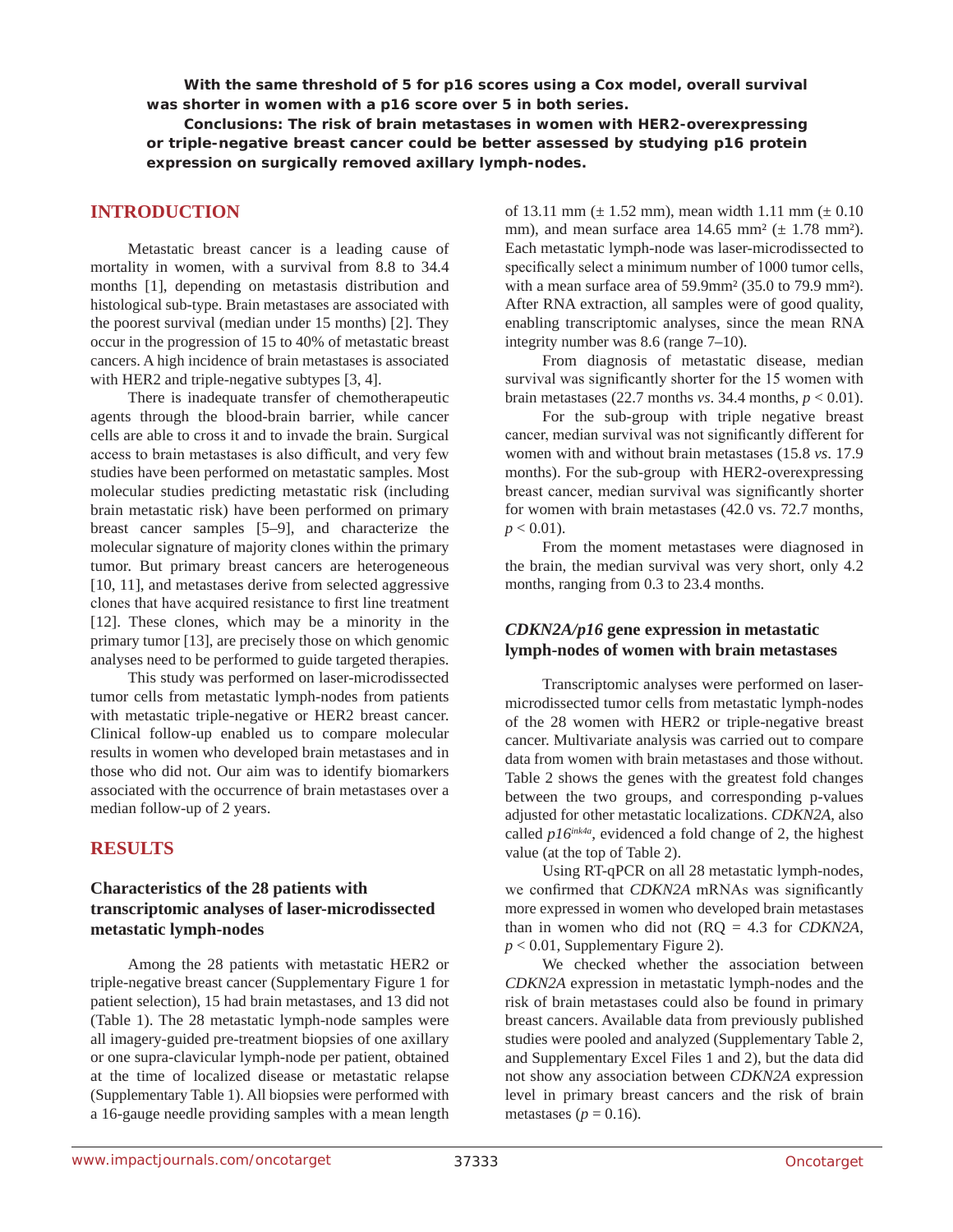|                                                                 |                               | With brain metastases $n = 13$ Without brain metastases $n = 15$ | <i>p</i> -value |
|-----------------------------------------------------------------|-------------------------------|------------------------------------------------------------------|-----------------|
| Median age at diagnosis (range)                                 | 53 years (38–70)              | 56 years (26–65)                                                 | ns              |
| Median survival from diagnosis of<br>metastatic disease (range) | 22.7 months<br>$(0.5 - 74.1)$ | 34.4 months<br>$(14.2 - 80.3)$                                   | < 0.01          |
| Histological sub-type: $n$ (%)<br>HER2-overexpressed            | 5(38.5)                       | 7(46.5)                                                          | ns              |
| Triple negative                                                 | 8(61.5)                       | 8(53.5)                                                          |                 |

**Table 1: Characteristics of the 28 patients with transcriptomic analyses of metastatic lymph nodes**

| Table 2: Genes differentially expressed in metastatic lymph nodes of women with versus without |  |  |  |
|------------------------------------------------------------------------------------------------|--|--|--|
| brain metastasis                                                                               |  |  |  |

| Gene              | Without brain | With brain<br>metastasis (mean) metastasis (mean) | Fold<br><b>Change</b> | $p$ -value | <b>FDR</b> |  |
|-------------------|---------------|---------------------------------------------------|-----------------------|------------|------------|--|
| <b>CDKN2A</b>     | 10,1          | 12,1                                              | $\overline{2}$        | 4,5E-03    | 3,5E-02    |  |
| CRYBA2            | 7,1           | 8,9                                               | 1,8                   | 4,9E-02    | 1,0E-01    |  |
| <b>DMKN</b>       | 9,7           | 11,3                                              | 1,6                   | 9,6E-03    | $6,2E-02$  |  |
| CHST <sub>8</sub> | 7,9           | 9,4                                               | 1,5                   | 2,5E-02    | 9,6E-02    |  |
| SEZ6L2            | 10,6          | 12,1                                              | 1,5                   | 1,5E-03    | 2,9E-02    |  |
| LOC283454         | 6,7           | 8,1                                               | 1,4                   | 3,0E-02    | 9,8E-02    |  |
| ACTL8             | 7,4           | 8,8                                               | 1,4                   | 4,9E-02    | 1,0E-01    |  |
| <b>HRK</b>        | 7,4           | 8,7                                               | 1,4                   | 4,4E-02    | 1,0E-01    |  |
| <b>DMKN</b>       | 7,9           | 9,2                                               | 1,3                   | 1,3E-02    | 7,1E-02    |  |
| ASPHD1            | 8,4           | 9,6                                               | 1,2                   | 1,7E-02    | 7,5E-02    |  |
| PAQR6             | 10,1          | 11,3                                              | 1,2                   | 4,2E-03    | 3,5E-02    |  |
| SNORA76           | 8,5           | 9,8                                               | 1,2                   | 4,7E-02    | 1,0E-01    |  |
| NKD <sub>2</sub>  | 9,2           | 10,3                                              | 1,2                   | 1,4E-02    | 7,1E-02    |  |
| MMP11             | 9,5           | 10,7                                              | 1,2                   | 2,8E-02    | 9,8E-02    |  |
| LOC100289092      | 8,2           | 9,3                                               | 1,1                   | 3,0E-03    | 3,5E-02    |  |
| IGDCC3            | 6             | 7,1                                               | 1,1                   | 4,8E-02    | 1,0E-01    |  |
| LOC100130547      | 6,9           | $\,8\,$                                           | 1,1                   | 8,5E-04    | 2,9E-02    |  |
| CACNA2D2          | 6,5           | 7,5                                               | 1,1                   | 4,0E-02    | 1,0E-01    |  |
| TBC1D9            | 8,8           | 9,9                                               | 1,1                   | 4,1E-02    | 1,0E-01    |  |

The table indicates genes with a fold change more than one. Mean logarithmic values in the two groups are shown. *p*-values are computed from a multivariate linear regression analysis (adjusted with subtype of cancer and other metastatic locations). Association was considered as significant if the FDR (false discovery rate) was less than 0.05.

# **p16 protein expression in metastatic lymphnodes is also associated with the risk of brain metastases**

Using immunohistochemistry, we assessed p16 expression on the 28 metastatic lymph-nodes. We also wondered whether a high p16 score might be associated with cell cycle progression and thus with increased risk of brain metastasis. We therefore decided to assess

the Ki67 proliferation marker on the same metastatic samples. We found higher p16 scores and larger numbers of Ki67-expressing cells for women with brain metastases than for women without brain metastases (7.4 *vs.* 1.7 respectively for p16 score,  $p < 0.01$ ; 29% *vs.* 18%, respectively for Ki67,  $p < 0.05$ ) (Figure 1A). There was also a correlation between p16 and Ki67 expression in tumor cells (Pearson correlation coefficient  $R = 0.58$ , *p* < 0.01) (Figure 1B).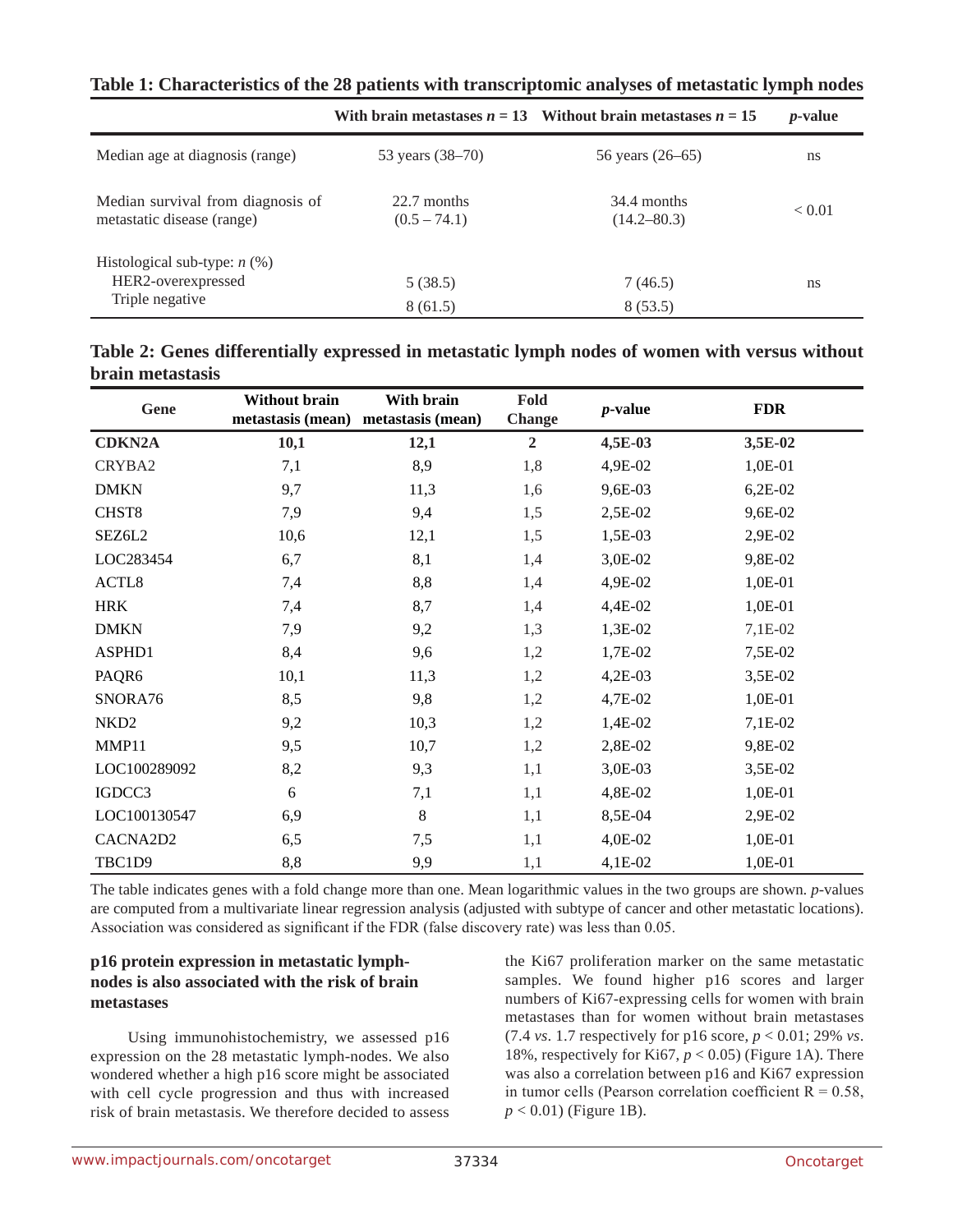We then studied p16 scores, percentages of Ki67 expressing cells, HER2 status, and estrogen receptor and progesterone receptor status on metastatic lymphnodes for their correlation with metastasis occurrence elsewhere than in lymph-nodes (brain, lung, bone or liver metastases). Univariate analysis showed that the p16 score and the percentage of Ki67-expressing cells were significantly associated with the risk of brain metastases  $(p = 10e-4$  and  $2.6x10e-2$  respectively, Table 3). Variable selection by multivariate forward regression showed that the p16 score was the only variable positively associated with the risk of brain metastases ( $p = 0.01$ ). A multiple correspondence analysis clearly showed this association between p16 positivity and brain metastasis (Figure 2). Using a threshold of 5, sensitivity and specificity of the p16 score for the risk of brain metastases were respectively 78.6% and 100% (Supplementary Figure 3).

#### **Validation series for p16 expression and survival**

Twenty-four metastatic lymph-nodes from women with metastatic HER2 or triple-negative breast cancer from Centre-Oscar-Lambret (Lille, France) were studied as a validation series. Sixteen women had clinically-diagnosed brain metastases, and eight did not (Supplementary Table 3).

When we assessed p16 protein expression on metastatic lymph-node sections, we found a mean score of 8.3  $(\pm 3.3)$  for women who developed brain metastases, significantly higher than the mean score of 2.8  $(\pm 1.9)$  for women who did not develop brain metastases ( $p < 0.01$ ).



**Figure 1:** (A) Using immunostainings on metastatic lymph-nodes, p16 score and the percentage of Ki67-expressing cells were significantly higher in women with brain metastases than in women without brain metastases. \*\**p* < 0.01, \**p* < 0.05 (**B**) There is a correlation between p16 score and the percentage of Ki67-expressing tumor cells (R Pearson coefficient of 0.58, *p* < 0.01).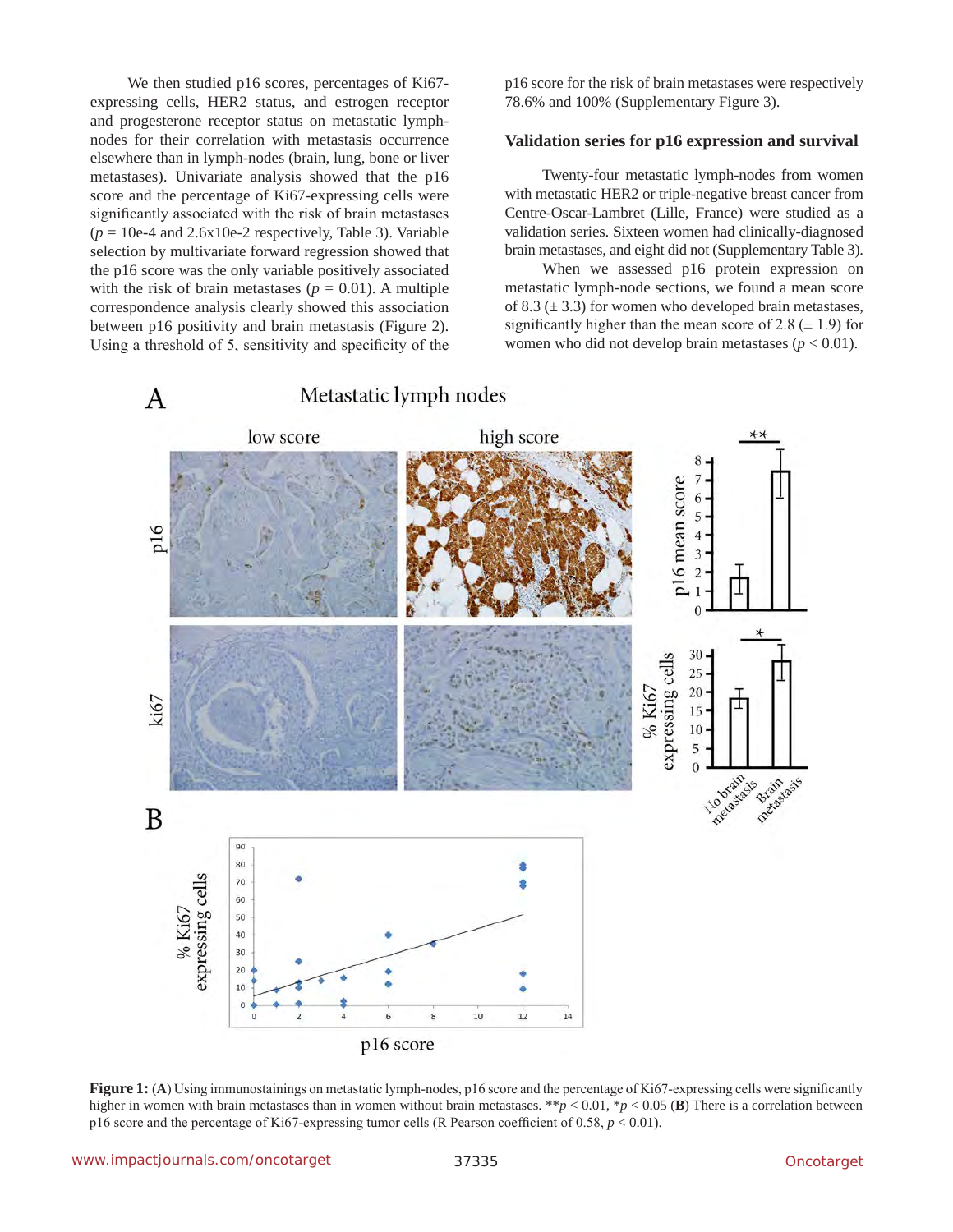|                                     | <b>Brain metastases</b> |                | Lung metastases |            | <b>Bone metastases</b> |                 |                | Liver metastases |                               |                |     |                 |
|-------------------------------------|-------------------------|----------------|-----------------|------------|------------------------|-----------------|----------------|------------------|-------------------------------|----------------|-----|-----------------|
|                                     | <b>Yes</b>              | N <sub>0</sub> | <i>p</i> -value | <b>Yes</b> | No 1                   | <i>p</i> -value |                |                  | Yes No <i>p</i> -value Yes No |                |     | <i>p</i> -value |
| HER2 overexpression<br>$(\%$ cases) | 54                      | 36             | <sub>ns</sub>   | 31         | 57                     | ns              | 40             | 47               | ns                            | 56             | 39  | ns              |
| ER positivity (% cases)             | 8                       | 21             | ns              | 23         | 7                      | ns              | 20             | -12              | ns                            | $\overline{0}$ | 22  | ns              |
| PR positivity (% cases)             | 8                       | 7              | ns              | 8          | 7                      | ns              | 20             | $\overline{0}$   | ns                            | $\overline{0}$ | -11 | ns              |
| %Ki67-expressing<br>tumor cells     | 28                      | 18             | < 0.05          | 24         | 22                     | ns              | 20             | 28               | ns                            | 21             | 28  | ns              |
| p16 score in tumor cells            | 7                       | 1.7            | < 0.001         | 6          | 3                      | <sub>ns</sub>   | $\overline{4}$ | 6                | ns                            | 5              | -5  | ns              |

**Table 3: Univariate analyses on metastatic lymph nodes for the correlation with distribution of metastases (brain, lung, bone or liver)**

Using the threshold of 5 for the p16 score, sensitivity and specificity for the risk of brain metastases were respectively 81% and 88%.

When we used the same threshold of 5 for p16 score with a Cox model to analyze the two patient series separately, there was shorter overall survival in women with a p16 score over 5 in both series. For the initial series of 28 patients, median survival was 42.1 months in case of p16 score of 5 or under, and 21 months in case of p16 score over 5 (HR = 2.9, IC95%  $[1.2-7.1]$ ,  $p < 0.05$ ) (Figure 3A). For the validation series, median overall survival was 43.2 *versus* 16.6 months respectively (HR=8.1, IC95% [2.3–29], *p* < 0.01) (Figure 3B).

Overall, our results showed an increased risk of brain metastases and shorter survival in women with breast cancer and p16 positivity in metastatic lymph-nodes.

# **DISCUSSION**

Here, we identified p16 as a marker significantly associated with the risk of brain metastases in women with HER2-overexpressing or triple-negative metastatic breast cancers.

*CDKN2A* is a tumor-suppressor gene encoding for the p16<sup>ink4a</sup> protein. p16<sup>ink4a</sup> inhibits cyclin-dependent kinases CDK4 and 6 [14], and prevents phosphorylation

# Metastatic lymph nodes n=28 Immunostaining counts



**Figure 2: multivariate analyses.** Multivariate analysis of p16 score, percentage of Ki67-expressing cells, HER2 status, estrogen receptor (ER) and progesterone receptor (PR) status of metastatic lymph-nodes, and metastatic distribution other than in lymph-node shows that only the p16 score is significantly associated with the risk of brain metastases.  $* p < 0.01$ .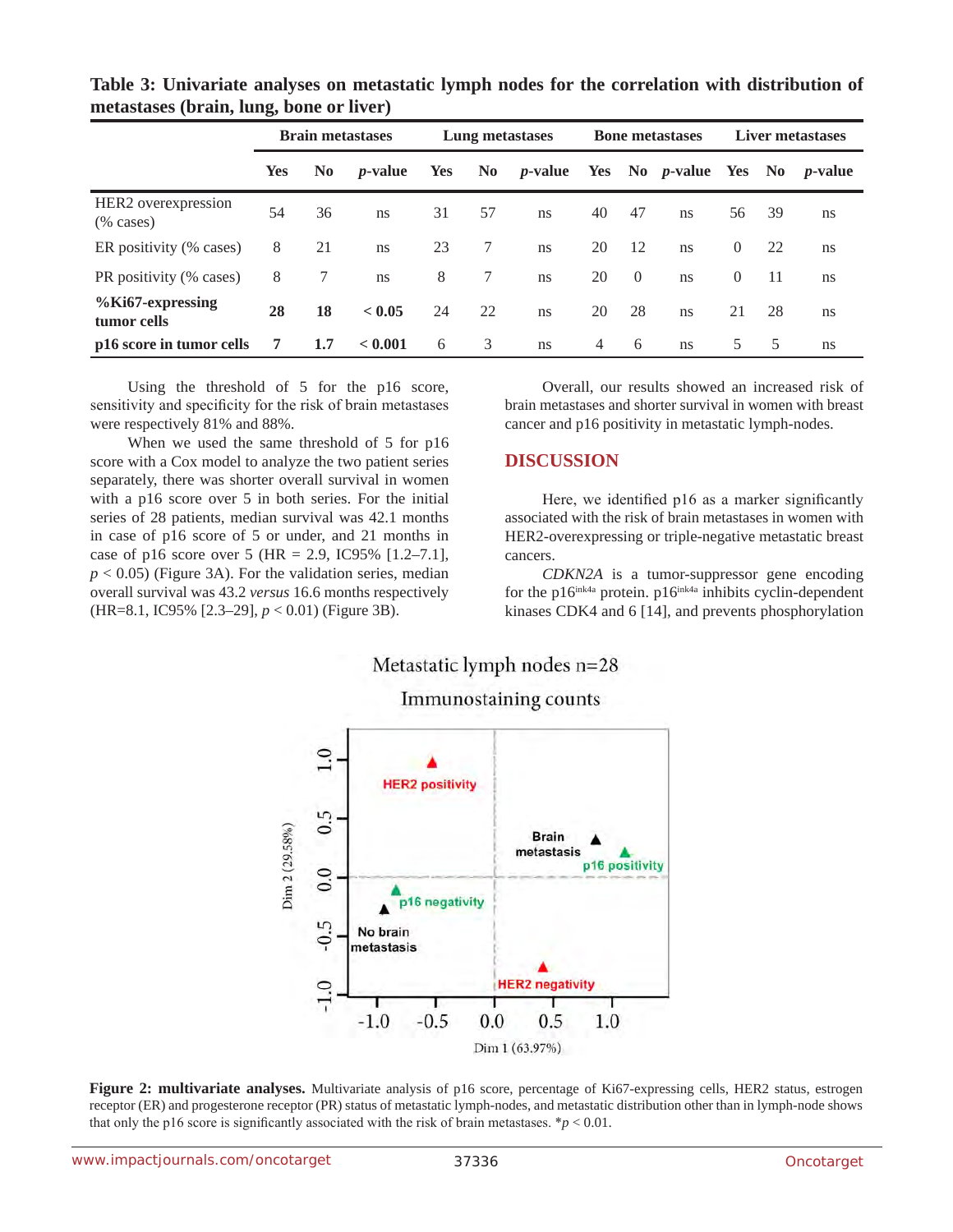of *retinoblastoma* tumor suppressor (*RB*). *RB* represses the activity of the E2F family of transcription factors and blocks cell cycle progression (Supplementary Figure 4). When *CDKN2A* is lost and *RB* is normally functional, RB phosphorylation enables cell cycle progression. p16 is lost in about 30% of breast cancers, mainly as a result of genetic or epigenetic inactivation of *CDKN2A* [15, 16], but its prognostic value in these cases has not been fully demonstrated.

Recent studies on the *RB* pathway have shown that RB protein can be lost by genetic or epigenetic inactivation of the *retinoblastoma* gene, which in turn paradoxically induces high levels of  $p16^{ink4a}$  [17, 18]. A high expression level of  $p16^{ink4a}$  protein is a hallmark of HPV-related cervical and head-and neck carcinomas, secondary to RB inactivation by the HPV E7 protein [19].

*CDKN2A* deletions have frequently been found in melanoma [20] and lung cancer [21] brain metastases, suggesting a potential role of *RB* pathway inactivation and metastatic diffusion to the brain. In breast cancer, the relationship between p16 expression and the risk of brain metastasis has not been reported so far.

A higher lymph-node metastatic risk has been associated with p16 protein expression in women with triple-negative localized breast cancer [22]. In 71 localized breast cancers, high p16 protein expression was linked to triple-negative and RB-negative phenotype, and associated with an increased proliferation index [23]. In our metastatic lymph-nodes in triple-negative and HER2 breast cancers, we also found a correlation between p16 scores and the proliferation index. However, in multivariate analysis, for the two histological subtypes, only the p16 score was significantly associated with the risk of brain metastases.

When we performed a pooled analysis on published data from 787 primary breast cancers in women who developed brain metastases and others who did not, there was no association between *CDKN2A* expression and the occurrence of brain metastases. These pooled data were obtained from primary tumors, and could thus underestimate minority p16-positive clones with metastatic potential. The concept of intra-tumor heterogeneity, identified in renal cell carcinomas [24], is now challenging oncologists managing breast cancers



**Figure 3: Survival analyses according to p16 score.** (A) Survival according to p16 score level in the series of 28 women with transcriptomic analyses. (**B**) Survival according to p16 score level in the validation series of 24 women. Survival according to p16 score level of the 52 women in the two series combined. In all three analyses, a p16 score over 5 is associated with a significantly shorter median survival.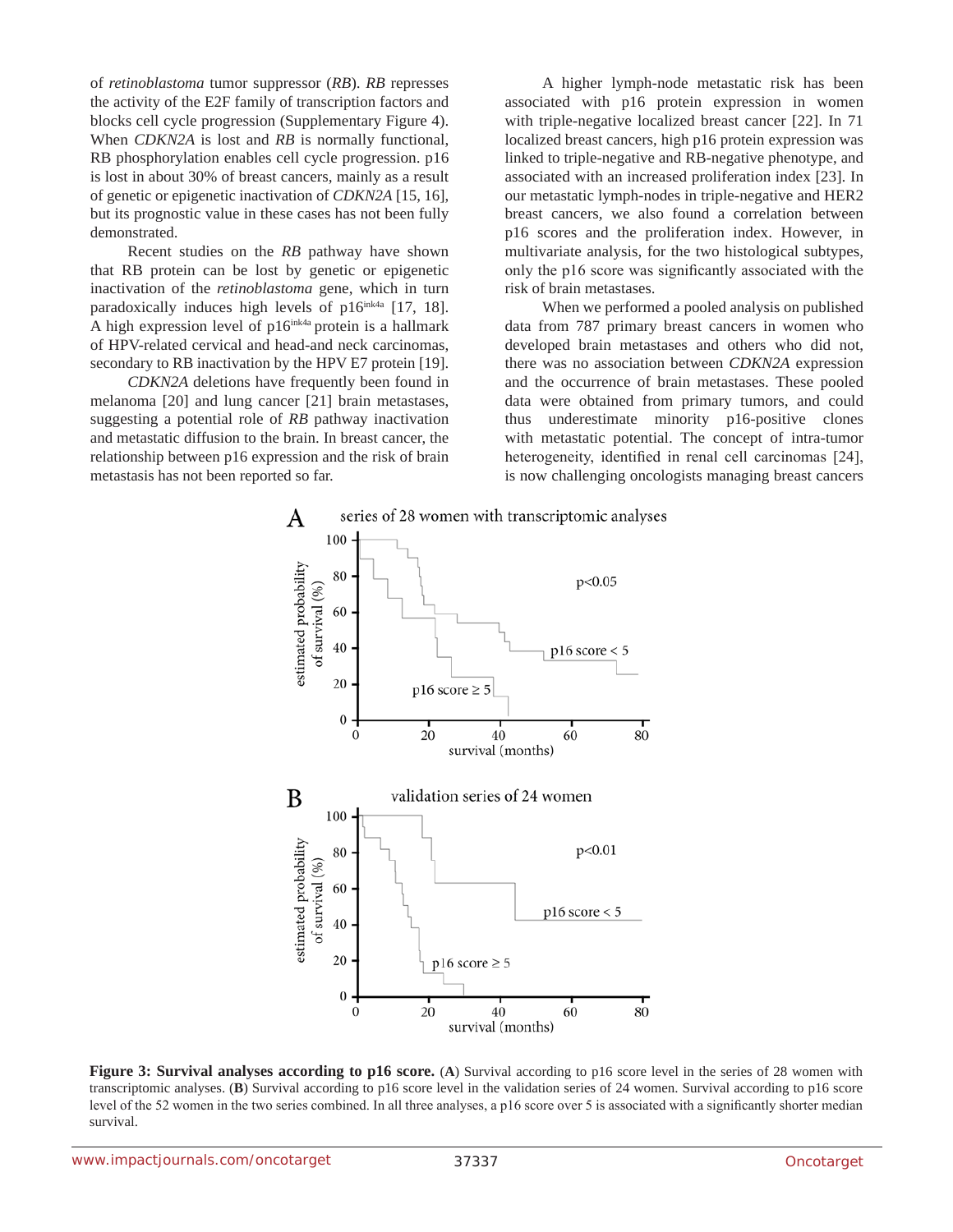[10], particularly to decipher the mechanisms of metastatic disease. Using laser-microdissection and molecular analyses of tumor cells in primary renal cell carcinoma and metastatic samples, we were able to track back a minority clone with a *TP53* mutation in the primary tumor, secondarily expanded in lung metastases [13].

In the present study, we focused on breast cancer metastatic lymph-nodes and performed transcriptomic analyses on tumor cells selected by laser-microdissection. The molecular analyses were thus specifically performed on metastatic clones, strengthening the validity of our genomic results. A main limitation could be the sample size of our two series. However, very few genomic studies have been performed on metastatic samples of breast cancer; they have usually been smaller in size and performed on tumor samples that were not laser-microdissected [25–28]. In a larger series of 80 patients [29], the samples were fine-needle aspirates and the histological sub-type was unknown, more than 60% matched-primary tumors being estrogen-receptor positive. In our study, only triple negative and HER2-overexpressing breast cancers were considered.

The main result obtained in our study was the relationship between the p16 score in metastatic lymphnodes and brain metastases, independently from the tumor sub-type (HER2- or triple negative).

This result may have a strong clinical application, since a systematic assessment of p16 protein expression on surgically-removed axillary lymph-nodes is simple – and not costly – to implement, to better assess the risk of brain metastases in women with HER2-overexpressing or triple-negative breast cancer.

In case of p16 protein expression in metastatic lymph-nodes, the far more costly screening for brain metastases by magnetic resonance imaging could be considered, since early detection of occult brain metastases significantly decreases the risk of death linked to brain metastases (from 48% to 16%) in women with metastatic breast cancer [30].

# **MATERIALS AND METHODS**

# **Patient data**

Fifty-two patients from two different hospitals with available tumor samples and follow-up data were included in this study (28 from Saint-Louis Hospital, Paris corresponding to the experimental set, and 24 from Centre-Oscar-Lambret, Lille corresponding to the validation series).

In compliance with French Bioethics law (2004– 800; June 8, 2004), all patients had been informed of the research use of the part of their samples remaining after diagnosis had been established, and none opposed it. Informed consent was obtained from each patient. The Clinical Research Board Ethics Committee approved this study (CPP-Ile-de-France#13218).

All patients, diagnosed between 2003 and 2013, had metastatic HER2 or triple-negative breast carcinoma either at initial diagnosis or during follow-up of the disease and classified M1 according to TNM classification [14].

Based on clinical and imaging data, and a median follow-up of 24 months from diagnosis of metastatic disease, we separated women with and without brain metastases. Among patients without brain metastases, those with a survival or a follow-up of less than 14 months were excluded. We chose this threshold because the median time between metastatic disease and occurrence of brain metastases ranges from 6 to 9 months for women with metastatic breast cancer [15, 16], and probably even more for HER2 subtype [17].

# **Laser-microdissection of tumor cells from metastatic lymph-nodes and transcriptomic data processing**

After consultation of the Pathology Department register (Saint-Louis Hospital), we identified 359 patients with frozen metastatic samples collected between 2003 and 2013, 143 being lymph node metastases from breast cancers. Among women with HER2- or triple negative sub-type and distant metastases during follow-up, we identified 32 women with available frozen tumor samples (Supplementary Figure 1).

Cryo-cut sections of these 32 frozen metastatic lymph-nodes from 32 patients in Saint-Louis- Hospital were laser-microdissected to select tumor cells in the samples. Using a PALMMicrobeam/Zeiss-system, a minimum of 1000 tumor cells were laser-microdissected on 7 μm-thick tissue sections for a minimum surface area of 35.0 mm² for each metastatic lymph-node.

Total RNA was extracted from laser-microdissected tumor cells using RNeasy-Mini-Kit (Qiagen, France), quantified on NanoDrop and qualified on Bio-Rad-ExperionTM Automated- Electrophoresis-Station (BioRad, France). Four out of the 32 cases had RNA of insufficient quality.

The remaining 28 cases had a mean RNA integrity number of 8.6 (range 7–10), and corresponded to the 28 women in the experimental series.

Transcriptomic analyses were performed using MiltenyiBiotec-Microarray service. A linear T7- based amplification step was performed on 0.5 μg of all RNA samples. To produce Cy3-labeled cRNA, the RNA samples were amplified and labeled using Agilent-Quick-labeling kit. Yields of cRNA and dye-incorporation rates were measured with ND-1000-Spectrophotometer (NanoDrop, LabTech, France). Hybridization was performed according to Agilent 60-mer-oligomicroarray protocol: 1.65 μg Cy3-labeled cRNA were hybridized (overnight/65°C) on Agilent-Whole-Human-Genome-Oligo-Microarrays  $8 \times$ 60K V2, and fluorescence signals detected using Agilent-Microarray-Scanner. Agilent-FE-Software determined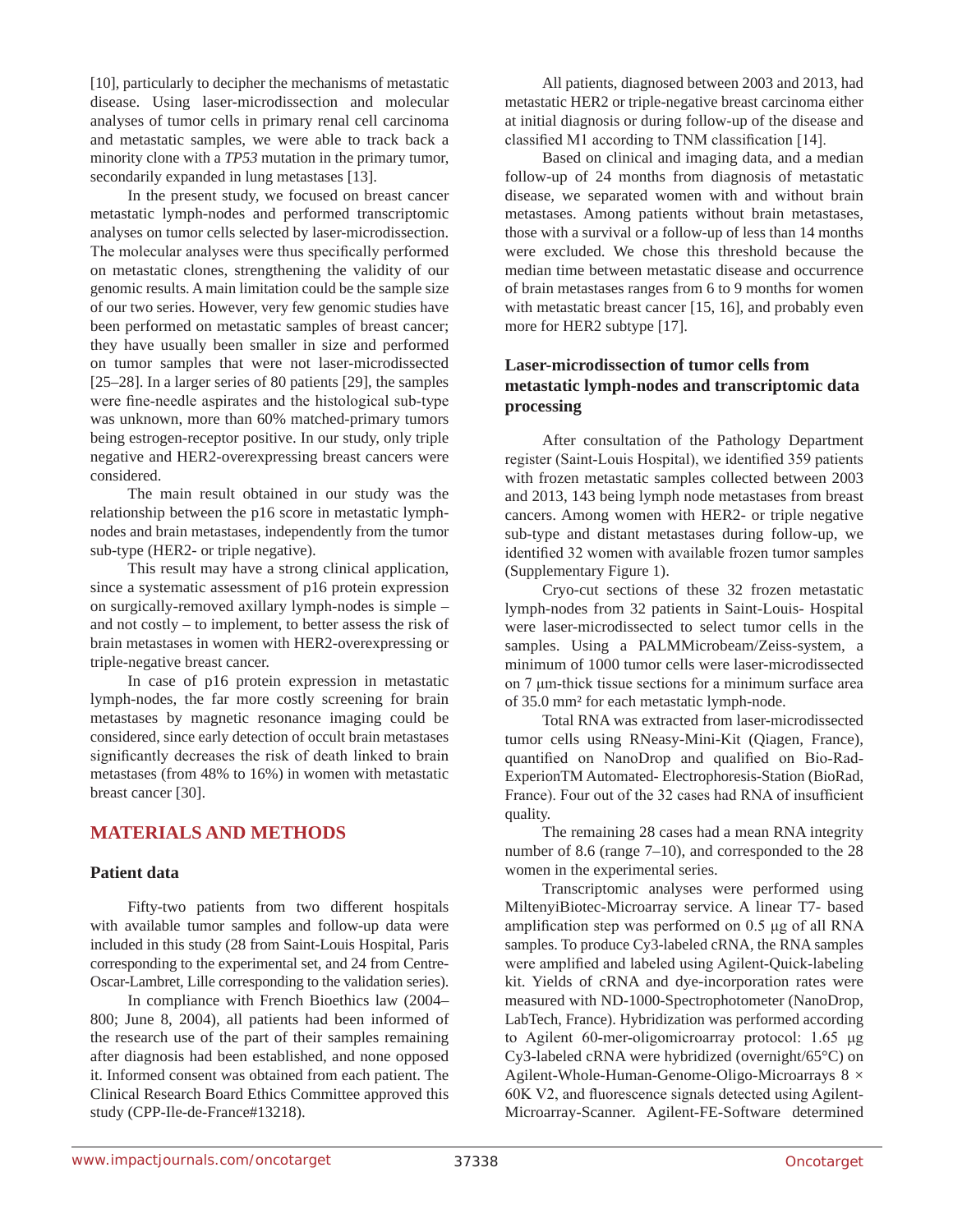feature intensities. Quantile normalization was performed using the limma package on R-software version 3.2.1 (Foundation for Statistical Computing, Vienna, Austria), based on log2 single-intensity expression data.

# **RT-qPCR and validation of** *CDKN2A* **mRNA expression in metastatic lymph-nodes**

On following sections of the same lasermicrodissected metastatic lymph-nodes, we used RTqPCR to validate the transcriptomic results for *CDKN2A*  [Hs00923894\_m1] and *APC2* [Hs\_00183420m1].

Total RNA was reverse-transcribed (cDNA) before qPCR amplification using random primers with SuperScript-TM-II-Reverse Transcriptase (Invitrogen, France). The qPCR reactions were performed using fluorescent probes on a CFX96 Real-Time-System (Bio-Rad) according to MIQE guidelines [18]. A blank sample with no cDNA was included, and the experiments were performed in triplicate for each gene, each sample being duplicated on the PCR plate. The reference gene *TBP* [Hs99999910\_m1] was used to normalize gene expression results. The results were expressed as 2-ΔΔCq (relative quantification).

# *In situ* **p16 expression on metastatic lymph-nodes**

Using immunochemistry, p16 expression was assessed on the metastatic lymph-nodes: i) in the series of 28 lymph-nodes already processed for transcriptomic analyses; ii) in a validation series of 24 axillary lymphnodes from Centre-Oscar-Lambret (Lille, France).

An indirect immunoperoxidase method using antip16ink4a (E6H4,Roche Diagnostics, Meylan, France) as the primary antibody was performed on 5 μm-thick tissue sections of each metastatic lymph-node. The secondary antibody was a rabbit-monoclonal anti-mouse IgG1 (M1gG51-4,Abcam,UK) coupled with antirabbit OmniMap detection kit (Roche-Diagnostics).

Systematic controls were absence of primary antibody and use of an irrelevant primary antibody of the same isotype.

For each tissue section, cells expressing p16 were counted by two different pathologists (GB,AJ) on five different fields at ×400 magnification, using a ProvisAX70 microscope (Olympus, Tokyo) with wide-field eyepiece number 26.5, providing a field size of 0.344mm2 at this magnification.

A cytoplasmic and nuclear distribution of p16 was considered positive. For each field, a minimum of 100 tumor cells were analyzed. The percentage of p16 expressing cells was the number of positive cells in these 100 tumor cells.

Each sample was given a score [19] by multiplying the stain intensity grade ( $0 = no$  staining,  $1 = low$  intensity,  $2 =$  medium intensity,  $3 =$  strong intensity) by the numerical code for the percentage of positive cells  $(0 = 0\%), 1 =$ 

under  $10\%, 2 = 10-50\%, 3 = 51-80\%, 4 =$  over 81%). The maximum score was 12 when more than 81% of the cells expressed p16 with a strong intensity signal. Results were expressed as mean  $\pm$  standard error of the mean (SEM).

# **Statistical analyses**

Univariate and multivariate analyses were carried out with R-software version 3.2.1 (Foundation-for-Statistical-Computing, Vienna, Austria).

For analyses performed on our transcriptomic data, the genes associated with brain metastases were identified by multivariate linear regression using the "glm" R-function. With this model, brain metastasis was the dependent variable and association with gene expression could be adjusted on other metastatic localizations, on biopsy site, and on ESR1 and ERBB2 status. This made it possible to look for genes associated with brain metastasis independently from these factors.

*p*-values were corrected for multiple comparisons using Benjamini-Hochberg correction which provided false discovery rates (FDRs, calculated with the "p.adjust" R-function).

We performed the same analyses on transcriptomic data downloaded from public databanks in which annotations for brain metastases were available. All these transcriptomic data were obtained for primary breast cancers, and downloaded from Gene-Expression-Omnibus website (GSE2603 [20], GSE2034 [6], GSE7390 [21], GSE12276 [8]). 583 transcriptomes obtained with HG-U133A GeneChip arrays (Affymetrix) and 204 transcriptomes produced with HG-U133A plus 2.0 GeneChip arrays (Affymetrix) were separately analyzed after quantile normalization.

For graphic representations and correspondence analyses, transcript levels of genes such as *ESR1*, *ERBB2*  or *CDKN2A* were discretized into binary variables (positive or negative) using the Fisher-Jenks algorithm (classInt R-package).

Correspondence analyses between qualitative variables were performed with the FactoMine Rpackage.

To specifically focus on associations between two variables, we used the chi-square test (for qualitative variables) or the *t*-test (for quantitative variables).

For the correlation study between p16 immunostaining scores and Ki67 expression levels in metastatic lymph-nodes, the Pearson correlation coefficient was calculated.

Association between p16 immunostaining scores and overall survival was performed using a Cox model with the "survival" R-package. Two data sets were studied separately with univariate and multivariate tests, one series corresponding to the transcriptomic study including 28 lymph-nodes and the other was the validation series including 24 metastatic lymph-nodes. Overall survival was calculated from the date of metastatic disease.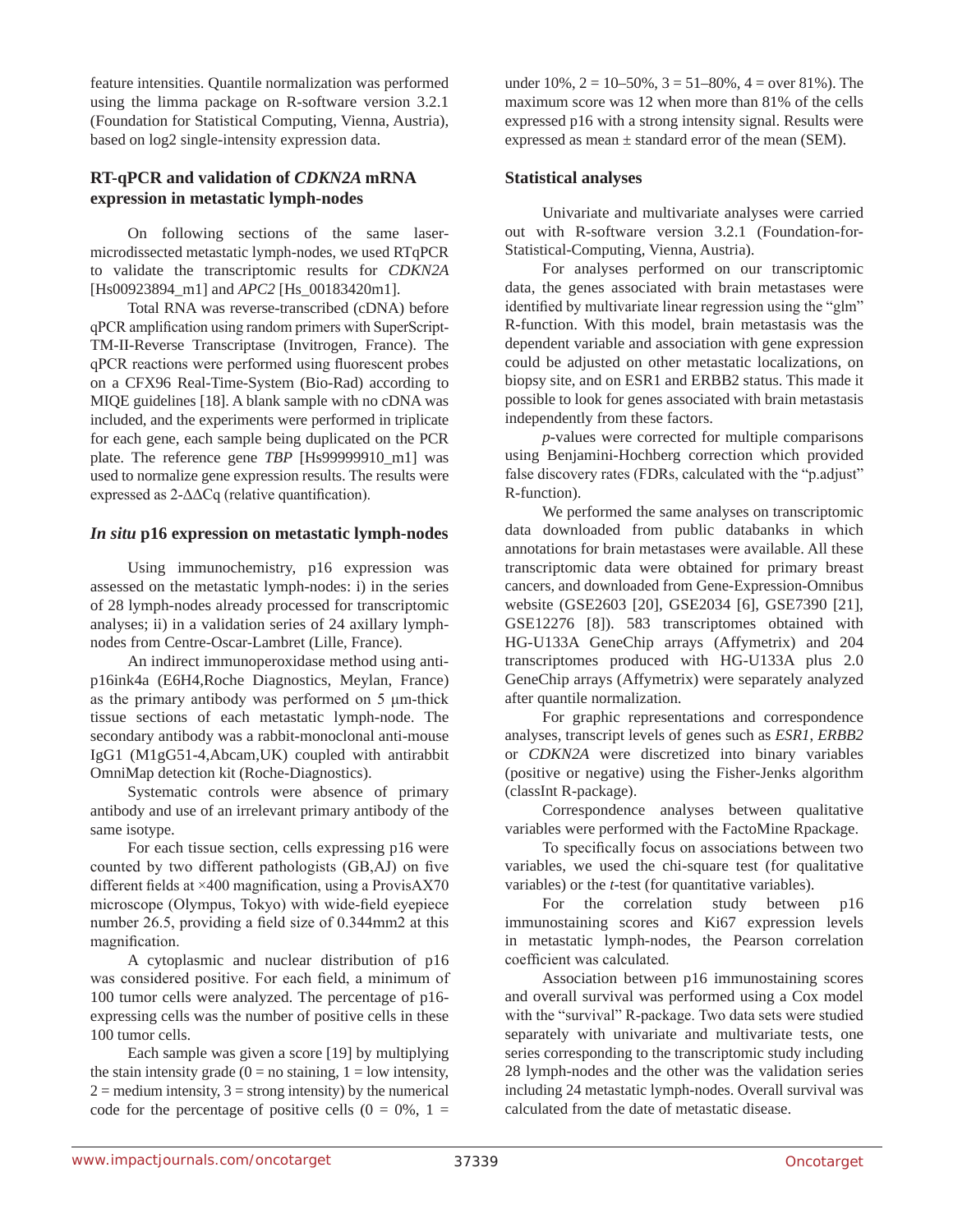# **Abbreviations**

SEM: standard error of the mean; FDR: false discovery rate; RB: retinoblastoma.

# **ACKNOWLEDGMENTS**

We thank Hôpital Saint-Louis, Hôpital Saint-Anne (promoteur CPP), and Centre Oscar Lambret tumorothèques. We thank Mrs A.Swaine for revising the English language.

# **CONFLICTS OF INTEREST**

Emilie Le Rhun has Research Fundings with MUNDIPHARMA and AMGEN Companies.

Jacques Bonneterre has honoraria to disclose with PHARMAMAR Company.

The other authors have declared no conflicts of interest.

# **FUNDING**

This work was supported by Inserm and University Paris 7. No grant number is applicable.

# **Authors' contributions**

EF: Collection and collation of data, lasermicrodissection of tumor samples, data analysis and interpretation, manuscript draft; JPF: Performed the transcriptomic analyses and the statistical analyses, manuscript draft; CM: Provision of study material or case files, data analysis, manuscript draft; CL: Collection and collation of data, manuscript draft; MEB: Collection and collation of data, laser-microdissection of tumor samples, manuscript draft; CB: Collection and collation of data, Data analysis and interpretation, manuscript draft; PB: Provision of study material or patient, Collection and collation of data, manuscript draft; ELR: Provision of study material or patient, Collection and collation of data, manuscript draft; JB: Provision of study material or patient, Collection and collation of data, manuscript draft; AJ: Conception and design, administrative support, financial support, provision of study material, data analysis and interpretation, manuscript draft; GB: Conception and design, provision of study material or patient, data analysis and interpretation, manuscript draft

# **REFERENCES**

1. Lobbezoo DJ, van Kampen RJ, Voogd AC, Dercksen MW, van den Berkmortel F, Smilde TJ, van de Wouw AJ, Peters FP, van Riel JM, Peters NA, de Boer M, Borm GF, Tjan-Heijnen VC. Prognosis of metastatic breast cancer subtypes: the hormone receptor/HER2-positive subtype is associated with the most favorable outcome. Breast Cancer Res Treat. 2013; 141:507–514.

- 2. Caroli M, Di Cristofori A, Lucarella F, Raneri FA, Portaluri F, Gaini SM. Surgical brain metastases: management and outcome related to prognostic indexes: a critical review of a ten-year series. ISRN Surg. 2011; 2011:207103.
- 3. Bria E, Cuppone F, Fornier M, Nistico C, Carlini P, Milella M, Sperduti I, Terzoli E, Cognetti F, Giannarelli D. Cardiotoxicity and incidence of brain metastases after adjuvant trastuzumab for early breast cancer: the dark side of the moon? A meta-analysis of the randomized trials. Breast Cancer Res Treat. 2008; 109:231–239.
- 4. Leyland-Jones B. Human epidermal growth factor receptor 2-positive breast cancer and central nervous system metastases. J Clin Oncol. 2009; 27:5278–5286.
- 5. Paik S, Shak S, Tang G, Kim C, Baker J, Cronin M, Baehner FL, Walker MG, Watson D, Park T, Hiller W, Fisher ER, Wickerham DL, et al. A multigene assay to predict recurrence of tamoxifen-treated, node-negative breast cancer. N Engl J Med. 2004; 351:2817–2826.
- 6. Wang Y, Klijn JG, Zhang Y, Sieuwerts AM, Look MP, Yang F, Talantov D, Timmermans M, Meijer-van Gelder ME, Yu J, Jatkoe T, Berns EM, Atkins D, et al. Gene-expression profiles to predict distant metastasis of lymph-node-negative primary breast cancer. Lancet. 2005; 365:671–679.
- 7. Gyorffy B, Schafer R. Meta-analysis of gene expression profiles related to relapse-free survival in 1,079 breast cancer patients. Breast Cancer Res Treat. 2009; 118:433–441.
- 8. Bos PD, Zhang XH, Nadal C, Shu W, Gomis RR, Nguyen DX, Minn AJ, van de Vijver MJ, Gerald WL, Foekens JA, Massague J. Genes that mediate breast cancer metastasis to the brain. Nature. 2009; 459:1005–1009.
- 9. Duchnowska R, Jassem J, Goswami CP, Dundar M, Gokmen-Polar Y, Li L, Woditschka S, Biernat W, Sosinska-Mielcarek K, Czartoryska-Arlukowicz B, Radecka B, Tomasevic Z, Stepniak P, et al. Predicting early brain metastases based on clinicopathological factors and gene expression analysis in advanced HER2-positive breast cancer patients. J Neurooncol. 2015; 122:205–216.
- 10. Martelotto LG, Ng CK, Piscuoglio S, Weigelt B, Reis-Filho JS. Breast cancer intra-tumor heterogeneity. Breast Cancer Res. 2014; 16:210.
- 11. Shah SP, Roth A, Goya R, Oloumi A, Ha G, Zhao Y, Turashvili G, Ding J, Tse K, Haffari G, Bashashati A, Prentice LM, Khattra J, et al. The clonal and mutational evolution spectrum of primary triple-negative breast cancers. Nature. 2012; 486:395–399.
- 12. Ramaswamy S, Ross KN, Lander ES, Golub TR. A molecular signature of metastasis in primary solid tumors. Nat Genet. 2003; 33:49–54.
- 13. Bousquet G, Bouchtaoui ME, Leboeuf C, Battistella M, Varna M, Ferreira I, Plassa LF, Hamdan D, Bertheau P, Feugeas JP, Damotte D, Janin A. Tracking sub-clonal TP53 mutated tumor